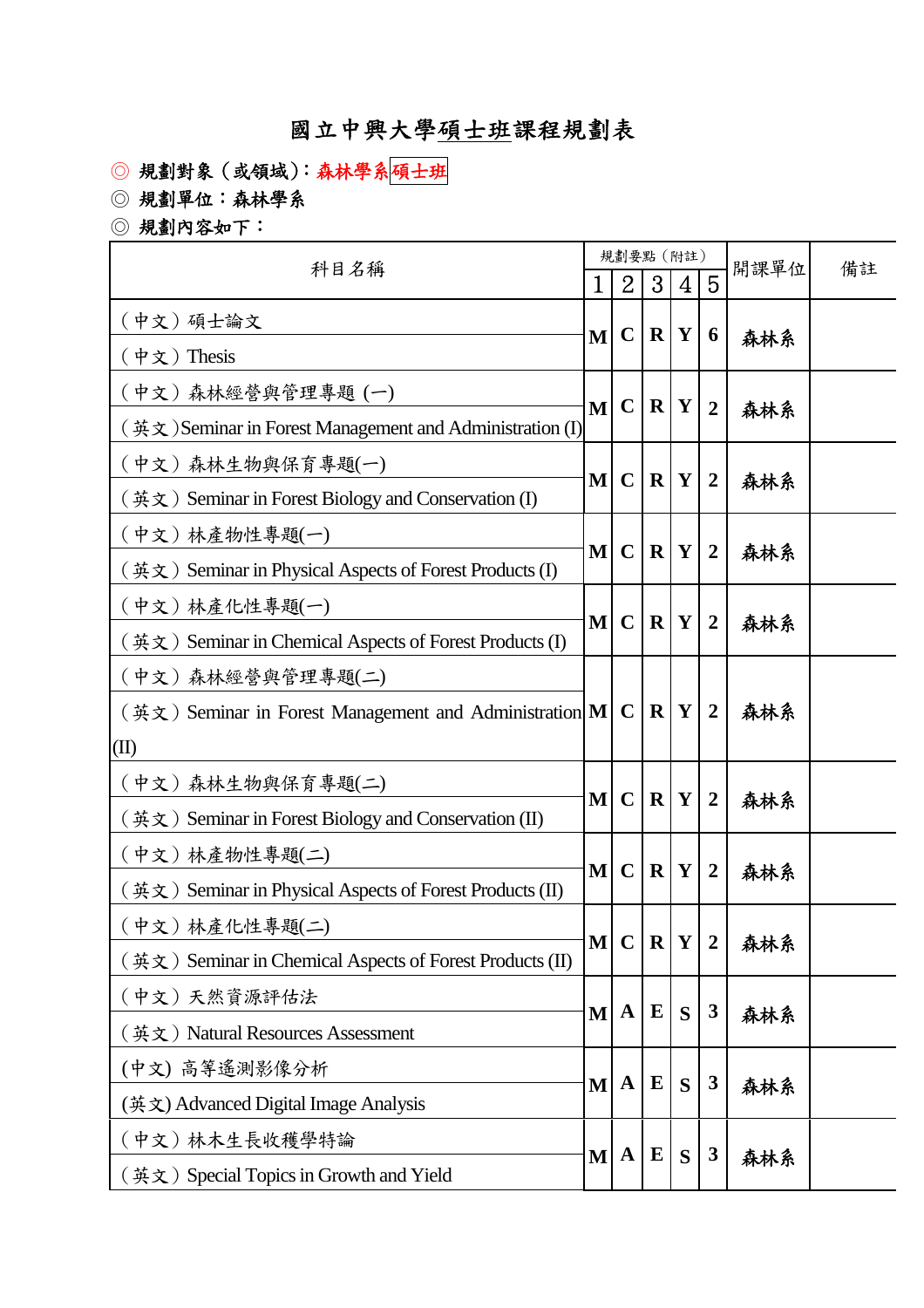| (中文)資源多變量分析                                                                 | M            | $\mathbf A$  | E         | S | $\boldsymbol{3}$ |     |         |
|-----------------------------------------------------------------------------|--------------|--------------|-----------|---|------------------|-----|---------|
| (英文) Resources Multivariate Analysis                                        |              |              |           |   |                  | 森林系 |         |
| (中文) 數位遙測影像分析                                                               |              | $\mathbf A$  | E         |   | $\boldsymbol{3}$ |     |         |
| (英文) Digital Remote Sensing Imagery Analysis                                | M            |              |           | S |                  | 森林系 |         |
| (中文)高等數位地圖學                                                                 |              |              |           |   |                  |     |         |
| (英文) Advanced Digital Cartography                                           | M            | $\mathbf A$  | E         | S | $\boldsymbol{3}$ | 森林系 |         |
| (中文)森林經理學研究法                                                                |              |              |           |   |                  |     |         |
| ( 英文 ) Research Methods of Forest Management                                | M            | $\mathbf A$  | E         | S | $\boldsymbol{2}$ | 森林系 |         |
| (中文) 地理資訊系統                                                                 |              | $\mathbf A$  | E         |   | 3                | 森林系 |         |
| 〔英文〕 Geographic Information System                                          | M            |              |           | S |                  |     |         |
| (中文) 數位資源資訊系統                                                               |              |              |           |   |                  | 森林系 |         |
| (英文) Digital Resources Information System                                   | M            | $\mathbf A$  | E         | S | 3                |     |         |
| (中文)高等森林測計學                                                                 |              |              |           |   |                  |     |         |
| 英文) Advanced Forest Measuration                                             | M            | $\mathbf A$  | E         | S | 3                | 森林系 |         |
| 〔中文〕林業經濟學特論                                                                 | M            | $\mathbf A$  | E         | S | 3                |     |         |
| $(\nexists \mathbf{x} \in \mathbb{R})$ Special Topics in Forestry Economics |              |              |           |   |                  | 森林系 |         |
| (中文) 林業政策及法規研究法                                                             | M            | $\mathbf A$  | E         | S | 3                | 森林系 |         |
| [英文) Research Methods in Forest Policy and Law                              |              |              |           |   |                  |     |         |
| (中文) 數量森林經營學                                                                | M            | $\mathbf A$  | E         | S | 3                | 森林系 |         |
| (英文) Quantitative Approaches to Forest Management                           |              |              |           |   |                  |     |         |
| (中文) 資源遙感探測                                                                 | $\mathbf{M}$ | $\mathbf{A}$ | E         | S | 3                |     |         |
| (英文) Remote Sensing of Natural Resources                                    |              |              |           |   |                  | 森林系 |         |
| (中文)掃瞄式電顯林學應用技術                                                             |              | $\mathbf A$  | E         | S | $\boldsymbol{3}$ |     |         |
| (英文) Application of Electronic Microscopy in Forestry                       | M            |              |           |   |                  | 植病所 |         |
| (中文) 數值分類學                                                                  |              |              | ${\bf E}$ |   |                  |     |         |
| 〔英文〕Numerical Classification                                                | M            | $\mathbf A$  |           | S | $\boldsymbol{3}$ | 森林系 |         |
| (中文)生化分類學                                                                   |              |              |           |   | $\boldsymbol{3}$ |     |         |
| (英文) Biochemical Classification                                             | M            | $\mathbf A$  | E         | S |                  | 森林系 |         |
| (中文)森林生態生理學                                                                 |              | $\mathbf A$  | ${\bf E}$ |   | $\boldsymbol{3}$ | 森林系 |         |
| (英文) Forest Ecophysiology                                                   | M            |              |           | S |                  |     |         |
| (中文)生態生理學專題實驗                                                               | $\mathbf{M}$ | $\mathbf{A}$ | ${\bf E}$ | S | $\boldsymbol{3}$ | 森林系 | 93-2 更名 |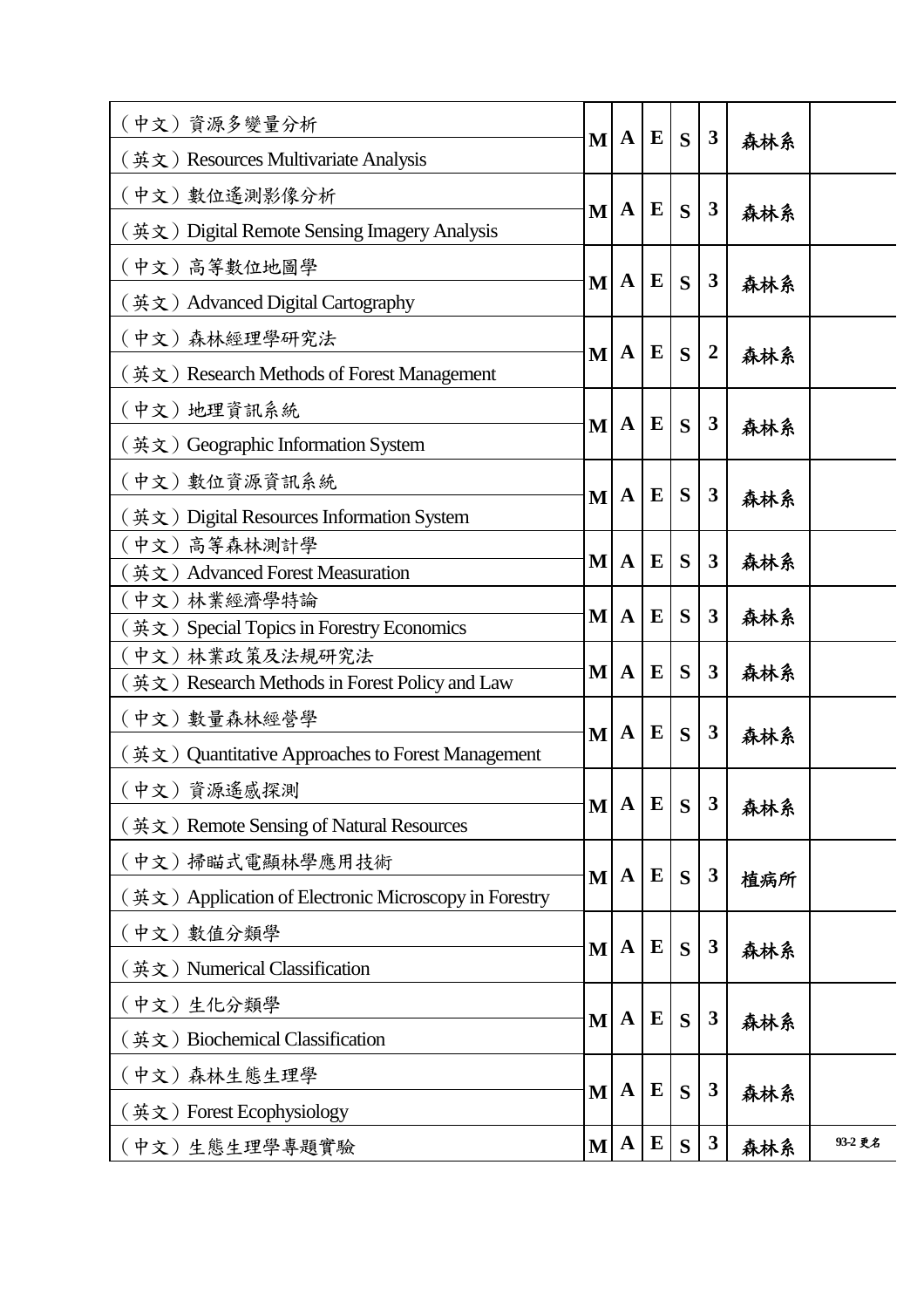| (英文) Special Topics in Eco-Physiological Experiment       |   | B                       |           |   |                  |     |         |
|-----------------------------------------------------------|---|-------------------------|-----------|---|------------------|-----|---------|
| (中文)森林生態調查與分析                                             |   |                         |           |   |                  |     |         |
| (英文) Methods of Forest Vegetation Ecology                 | M | $\mathbf A$             | E         | S | 3                | 森林系 |         |
| (中文)現代育林問題                                                |   |                         |           |   |                  |     |         |
| (英文) Issues in Contemporary Silviculture                  | M | $\mathbf A$             | E         | S | $\overline{2}$   | 森林系 |         |
| (中文)空間生態學                                                 |   |                         |           |   |                  |     |         |
| (英文)Spatial Ecology                                       | M | $\mathbf A$             | E         | S | 3                | 森林系 |         |
| (中文) 森林美學特論                                               |   | $\mathbf A$             | E         | S | 3                |     |         |
| (英文) Special Topics in Forest Esthetics                   | M |                         |           |   |                  | 森林系 |         |
| (中文)森林防崩特論                                                | M | $\mathbf A$             | E         | S | 3                |     |         |
| (英文) Special Topics in Forest and Land Slide Control      |   |                         |           |   |                  | 森林系 |         |
| (中文) 林木育種學特論                                              |   | $\mathbf A$             | E         |   |                  | 森林系 |         |
| (英文) Special Topics in Forest Tree Breeding               | M |                         |           | S | 3                |     |         |
| (中文) 樹木學特論                                                |   |                         |           |   |                  | 森林系 |         |
| $(\n$ 英文 Special Topics in Dendrology                     | M | $\mathbf A$             | E         | S | 3                |     |         |
| 森林生態學特論<br>中文)                                            |   |                         | ${\bf E}$ |   | 3                |     |         |
| 英文) Special Topics in Forest Ecology                      | M | $\mathbf A$             |           | S |                  | 森林系 |         |
| 育林學特論<br>中文)                                              | M | $\mathbf A$             | E         | S | 3                |     |         |
| 英文) Special Topics in Silviculture                        |   |                         |           |   |                  | 森林系 |         |
| 〔中文〕林木遺傳學特論                                               |   |                         |           |   |                  |     |         |
| 英文) Special Topics in Forest Genetics                     | M | $\mathbf A$             | E         | S | 3                | 森林系 |         |
| (中文)林木數量遺傳學                                               |   |                         |           |   |                  |     |         |
| $(\frac{1}{2}, \frac{1}{2})$ Quantitative Forest Genetics | M | $\mathbf A$             | $\bf{E}$  | S | $\boldsymbol{2}$ | 森林系 |         |
| (中文) 林木遺傳參數估計                                             |   | M AB E                  |           | S | 3                |     | 93-1 更名 |
| (英文) Estimation of Genetics Parameters in Forest Trees    |   |                         |           |   |                  | 森林系 |         |
| 自然資源遺傳保育<br>(中文)                                          |   | A                       | E         | S | 3                |     |         |
| (英文) Genetic Conservation of Natural Resources            | M |                         |           |   |                  | 森林系 |         |
| (中文)林木改良海外研習                                              |   |                         |           |   | $\mathbf{1}$     |     |         |
| (英文) Overseas Study in Forest Tree Improvement            | M | $\mathbf C$             | ${\bf E}$ | S |                  | 森林系 |         |
| (中文)林木遺傳育種研究法                                             |   | $\mathbf C$             | ${\bf E}$ |   | $\boldsymbol{2}$ |     | 93-1 更名 |
| (英文) Research Methods of Forest Genetics and Breeding     | M |                         |           | S |                  | 森林系 |         |
| [中文)<br>森林土壤學特論                                           |   |                         |           |   |                  |     |         |
|                                                           | M | $\overline{\mathbf{A}}$ | E         | र | 3                | 森林系 |         |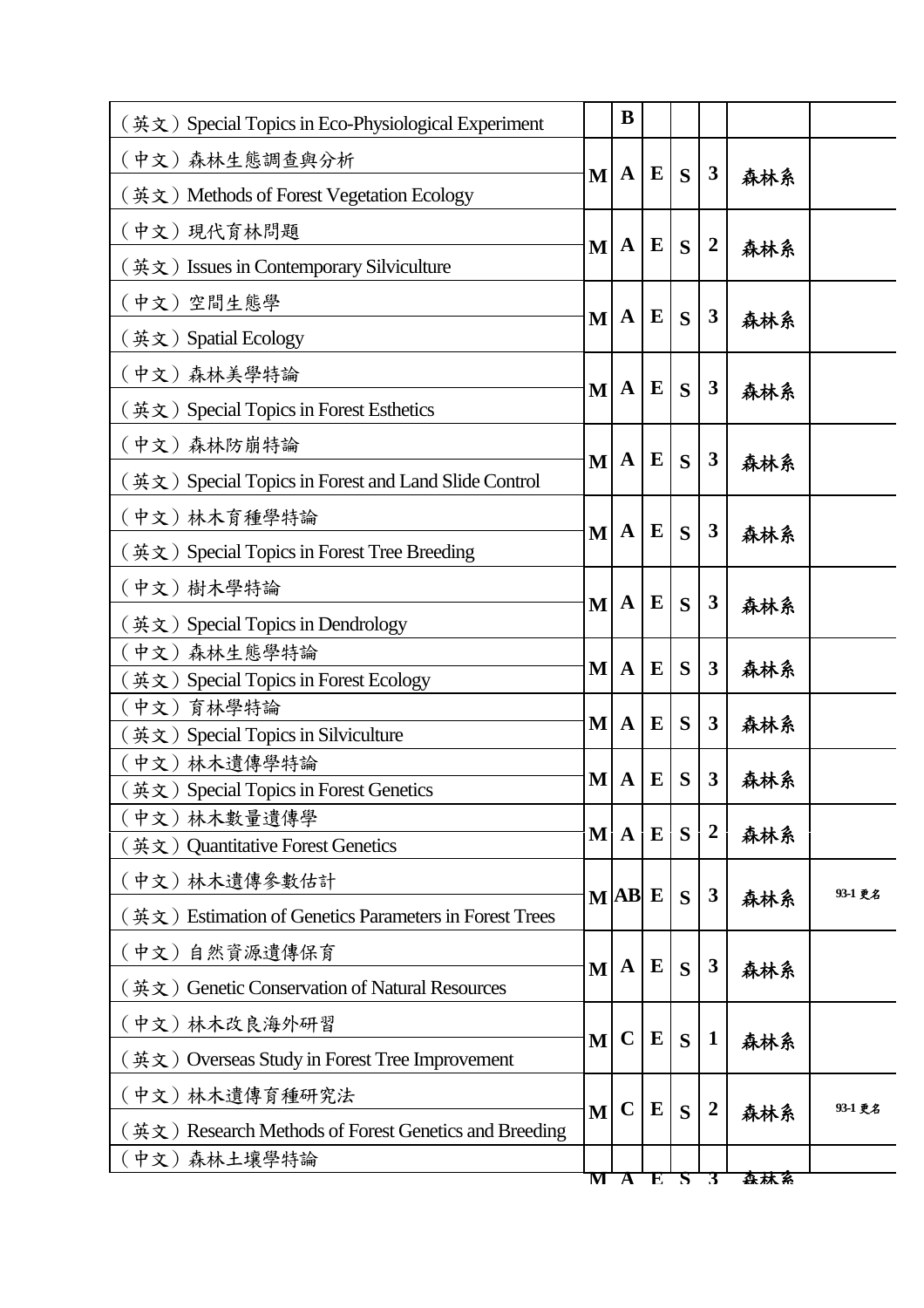|                                                                                                                                  |                                                                                                                                                                                                                                                                     |                                                                                                                            |                                                                              | 森林系                                                                                                                                                                                                                                                    |                                                                                                       |
|----------------------------------------------------------------------------------------------------------------------------------|---------------------------------------------------------------------------------------------------------------------------------------------------------------------------------------------------------------------------------------------------------------------|----------------------------------------------------------------------------------------------------------------------------|------------------------------------------------------------------------------|--------------------------------------------------------------------------------------------------------------------------------------------------------------------------------------------------------------------------------------------------------|-------------------------------------------------------------------------------------------------------|
|                                                                                                                                  |                                                                                                                                                                                                                                                                     |                                                                                                                            |                                                                              |                                                                                                                                                                                                                                                        |                                                                                                       |
|                                                                                                                                  |                                                                                                                                                                                                                                                                     |                                                                                                                            |                                                                              |                                                                                                                                                                                                                                                        |                                                                                                       |
|                                                                                                                                  |                                                                                                                                                                                                                                                                     |                                                                                                                            |                                                                              |                                                                                                                                                                                                                                                        |                                                                                                       |
|                                                                                                                                  |                                                                                                                                                                                                                                                                     |                                                                                                                            |                                                                              |                                                                                                                                                                                                                                                        |                                                                                                       |
|                                                                                                                                  |                                                                                                                                                                                                                                                                     |                                                                                                                            |                                                                              |                                                                                                                                                                                                                                                        |                                                                                                       |
|                                                                                                                                  |                                                                                                                                                                                                                                                                     |                                                                                                                            |                                                                              |                                                                                                                                                                                                                                                        |                                                                                                       |
|                                                                                                                                  |                                                                                                                                                                                                                                                                     |                                                                                                                            |                                                                              |                                                                                                                                                                                                                                                        |                                                                                                       |
|                                                                                                                                  |                                                                                                                                                                                                                                                                     |                                                                                                                            |                                                                              |                                                                                                                                                                                                                                                        |                                                                                                       |
|                                                                                                                                  |                                                                                                                                                                                                                                                                     |                                                                                                                            |                                                                              |                                                                                                                                                                                                                                                        |                                                                                                       |
|                                                                                                                                  |                                                                                                                                                                                                                                                                     |                                                                                                                            |                                                                              |                                                                                                                                                                                                                                                        |                                                                                                       |
|                                                                                                                                  |                                                                                                                                                                                                                                                                     |                                                                                                                            |                                                                              |                                                                                                                                                                                                                                                        |                                                                                                       |
|                                                                                                                                  |                                                                                                                                                                                                                                                                     |                                                                                                                            |                                                                              |                                                                                                                                                                                                                                                        |                                                                                                       |
|                                                                                                                                  |                                                                                                                                                                                                                                                                     |                                                                                                                            |                                                                              |                                                                                                                                                                                                                                                        |                                                                                                       |
| $\mathbf{A}$                                                                                                                     | ${\bf E}$                                                                                                                                                                                                                                                           | S                                                                                                                          | $\boldsymbol{3}$                                                             | 森林系                                                                                                                                                                                                                                                    |                                                                                                       |
| M<br>M<br>M<br>M<br>M<br>M<br>M<br>M<br>M<br>M<br>M<br>(英文) Testing Theory for Performance of Wood Adhesives<br>M<br>M<br>M<br>M | $\mathbf{A}$<br>$\mathbf A$<br>$\mathbf A$<br>$\mathbf A$<br>$\mathbf A$<br>$\mathbf A$<br>$\mathbf A$<br>$\mathbf A$<br>$\mathbf A$<br>$\mathbf A$<br>$\mathbf A$<br>$\mathbf A$<br>M<br>$\mathbf A$<br>$\mathbf A$<br>$\mathbf{A}$<br>$\mathbf A$<br>$\mathbf{M}$ | ${\bf E}$<br>E<br>E<br>$\bf{E}$<br>E<br>$\bf{E}$<br>E<br>E<br>E<br>E<br>E<br>E<br>E<br>${\bf E}$<br>${\bf E}$<br>${\bf E}$ | S<br>S<br>S<br>S<br>S<br>S<br>S<br>S<br>S<br>S<br>S<br>S<br>S<br>S<br>S<br>S | $\boldsymbol{3}$<br>$\mathbf{3}$<br>$\mathbf{3}$<br>$\mathbf{3}$<br>$\mathbf{3}$<br>$\mathbf{3}$<br>$\mathbf{3}$<br>3<br>$\mathbf{3}$<br>$\mathbf{3}$<br>3<br>$\mathbf{3}$<br>$\boldsymbol{3}$<br>$\mathbf{3}$<br>$\boldsymbol{3}$<br>$\boldsymbol{3}$ | 森林系<br>森林系<br>森林系<br>森林系<br>森林系<br>森林系<br>森林系<br>森林系<br>森林系<br>森林系<br>森林系<br>森林系<br>森林系<br>森林系<br>森林系 |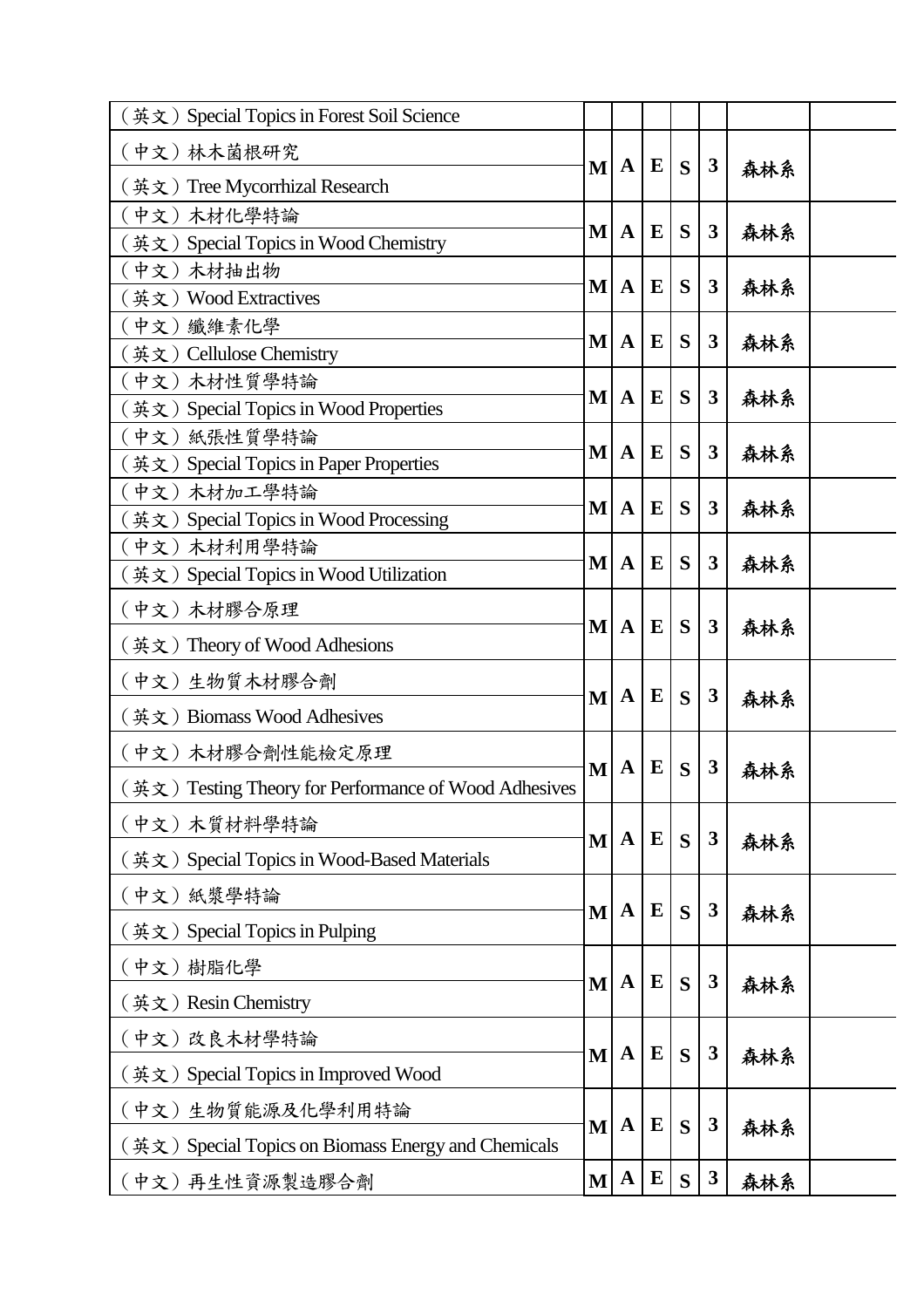| (英文) Adhesives from Renewable Resources                       |              |              |           |              |                  |     |  |
|---------------------------------------------------------------|--------------|--------------|-----------|--------------|------------------|-----|--|
| (中文) 木材塗料學特論                                                  | $\bf{M}$     | $\mathbf A$  | E         | S            | 3                |     |  |
| (英文) Special Topics in Wood Coatings                          |              |              |           |              |                  | 森林系 |  |
| (中文) 環境取樣學                                                    | $\bf{M}$     | $\mathbf{A}$ | E         | S            | 3                |     |  |
| (英文) Environmental Sampling                                   |              |              |           |              |                  | 森林系 |  |
| (中文) 木材保存學特論                                                  |              | $\mathbf{A}$ | $\bf{E}$  | S            | 3                |     |  |
| (英文) Special Topics in Wood Preservation                      | $\bf{M}$     |              |           |              |                  | 森林系 |  |
| (中文)森林經營及林政文獻研讀                                               |              | $\mathbf C$  |           |              |                  |     |  |
| $($ 英文) Review of Literature in Forest Management and M       |              |              | $\bf{E}$  | Y            | $\boldsymbol{2}$ | 森林系 |  |
| <b>Forest Policy</b>                                          |              |              |           |              |                  |     |  |
| (中文) 林業經濟文獻研讀                                                 | M            | $\mathbf C$  | E         | Y            | $\overline{2}$   | 森林系 |  |
| (英文) Review of Literature in Forestry Economics               |              |              |           |              |                  |     |  |
| (中文)資源調查與測計文獻研讀                                               | M            | $\mathbf C$  | ${\bf E}$ | Y            |                  |     |  |
| (英文) Review of Literature in Forest Inventory and Mensuration |              |              |           |              | $\overline{2}$   | 森林系 |  |
| (中文) 遙測及地理資訊文獻研讀                                              |              |              |           |              |                  |     |  |
| ( $\sharp \xi$ ) Review of Literature in Remote Sensing and M |              | $\mathbf C$  | ${\bf E}$ | $\mathbf{Y}$ | $\overline{2}$   | 森林系 |  |
| Geographical Information Science                              |              |              |           |              |                  |     |  |
| (中文)森林植物分類文獻研讀                                                |              |              | ${\bf E}$ | Y            | $\overline{2}$   |     |  |
| (英文) Review of Literature in Taxnomy of Forest Plants         | $\bf{M}$     | $\mathbf C$  |           |              |                  | 森林系 |  |
| (中文)森林生態森林文獻研讀                                                |              |              | ${\bf E}$ |              |                  |     |  |
| (英文) Review of Literature in Forest Ecology                   | $\mathbf{M}$ | $\mathbf C$  |           | Y            | $\overline{2}$   | 森林系 |  |
| (中文)生態生理文獻研讀                                                  |              |              | ${\bf E}$ |              |                  |     |  |
| (英文) Review of Literature in Ecophysiology                    | $\mathbf{M}$ | $\mathbf C$  |           | $\mathbf{Y}$ | $\overline{2}$   | 森林系 |  |
| (中文) 育林文獻研讀                                                   |              |              | ${\bf E}$ |              |                  |     |  |
| $(\n  ∄ x)$ Review of Literature in Silviculture              | M            | $\mathbf C$  |           | Y            | $\overline{2}$   | 森林系 |  |
| (中文) 林木遺傳育種文獻研讀                                               |              |              |           |              |                  |     |  |
| (英文) Review of Literature in Forest Genetics and Tree M       |              | $\mathbf C$  | ${\bf E}$ | Y            | $\overline{2}$   | 森林系 |  |
| <b>Breeding</b>                                               |              |              |           |              |                  |     |  |
| (中文)森林土壤與菌根文獻研讀                                               |              |              |           |              |                  |     |  |
| (英文) Review of Literature in Forest Soil and Mycorrhiza       | M            | $\mathbf C$  | E         | Y            | $\overline{2}$   | 森林系 |  |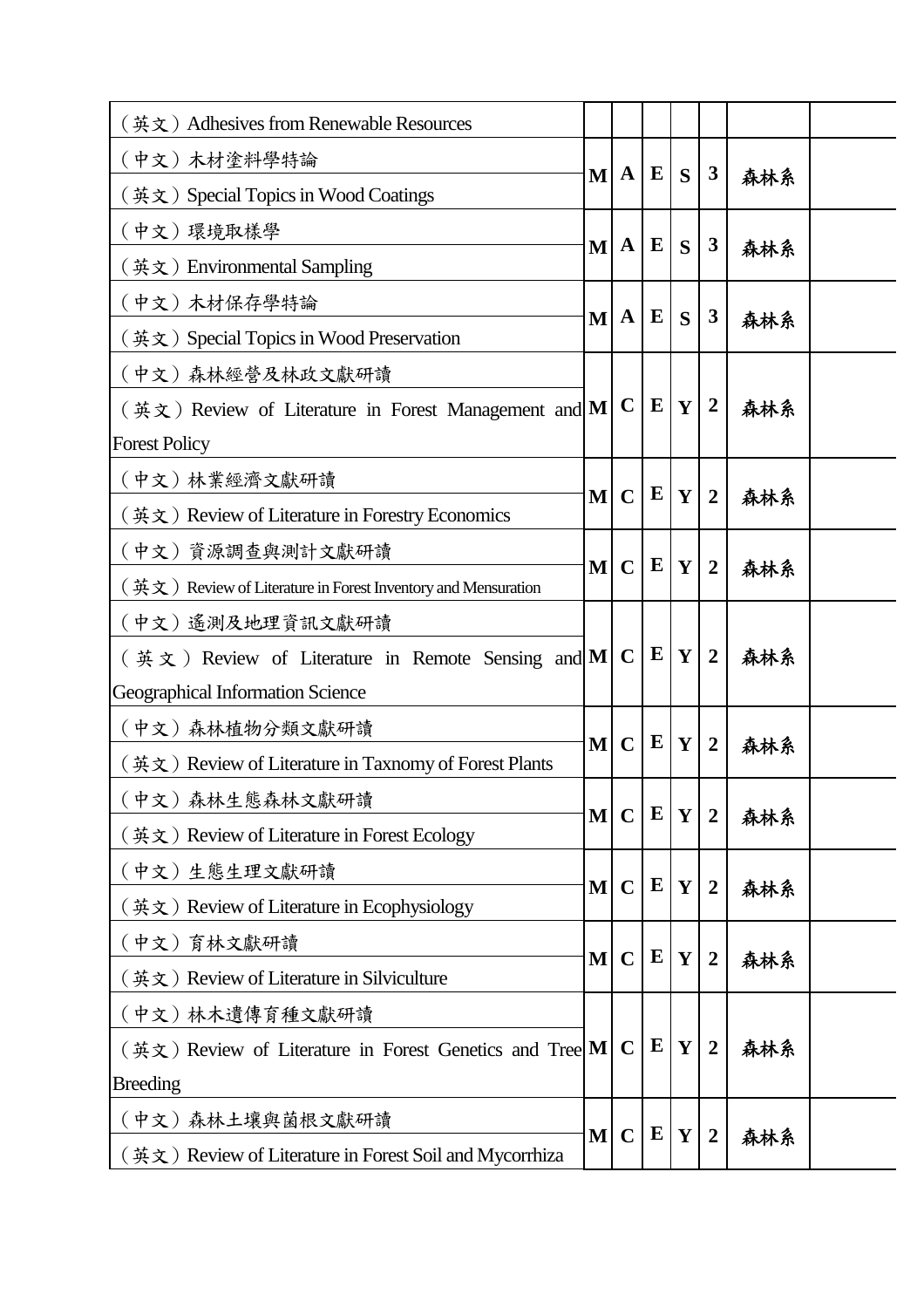| (中文)森林文獻研讀                                                              | $\mathbf{M}$ | $\mathbf C$  | E            | $\mathbf{Y}$ | $\overline{2}$          | 森林系      |         |
|-------------------------------------------------------------------------|--------------|--------------|--------------|--------------|-------------------------|----------|---------|
| (英文) Review of Literature in Forestry                                   |              |              |              |              |                         |          |         |
| (中文) 紙漿與造紙文獻研讀                                                          | $\bf{M}$     | $\mathbf C$  | ${\bf E}$    | Y            | $\overline{2}$          | 森林系      |         |
| (英文) Review of Literature in Sulphite and Kraft Pulps                   |              |              |              |              |                         |          |         |
| (中文)造紙文獻研讀                                                              | $\mathbf{M}$ | $\mathbf C$  | E            | Y            | $\overline{2}$          |          |         |
| (英文) Review of Literature in Paper Making                               |              |              |              |              |                         | 森林系      |         |
| (中文) 木質材料文獻研讀                                                           |              | $\mathbf C$  | ${\bf E}$    | Y            |                         |          |         |
| (英文) Review of Literature in Wood-Based Materials                       | $\mathbf{M}$ |              |              |              | $\overline{2}$          | 森林系      |         |
| (中文) 木材化學文獻研讀                                                           |              |              | $\bf{E}$     |              |                         |          |         |
| (英文) Review of Literature in Wood Chemistry                             | M            | $\mathbf C$  |              | Y            | $\overline{2}$          | 森林系      |         |
| (中文) 木材乾燥與鑑別文獻研讀                                                        |              |              |              |              |                         |          |         |
| $($ 英文) Review of Literature in Wood Drying and Identification          | $\mathbf{M}$ | $\mathbf C$  | E            | Y            | $\overline{2}$          | 森林系      |         |
| (中文)再生性資源與膠合劑文獻研讀                                                       |              |              |              |              |                         |          |         |
| (英文) Review of Literature in Biocomposites and Adhesives                | M            | $\mathbf C$  | E            | Y            | $\overline{2}$          | 森林系      |         |
| (中文) 家具製造與木材塗裝文獻研讀                                                      |              |              |              |              |                         | 森林系      |         |
| $(\nexists \times)$ Review of Literature in Furniture Making and Wood M |              | $\mathbf C$  | ${\bf E}$    | Y            | $\overline{2}$          |          |         |
| Finishing                                                               |              |              |              |              |                         |          |         |
| (中文)林產文獻研讀                                                              |              |              |              |              |                         |          |         |
| (英文) Review of Literature in Forest Products                            | M            | $\mathbf C$  | E            | Y            | $\overline{2}$          | 森林系      |         |
| (中文)森林化學文獻研讀                                                            |              |              |              |              |                         |          |         |
| (英文) Review of Literature in Tree Chemistry                             | $\mathbf{M}$ | $\mathbf C$  | ${\bf E}$    | $\mathbf{Y}$ | $\boldsymbol{2}$        | 森林系      | 93-1 新設 |
| (中文)森林水化學與養分循環文獻研讀                                                      |              |              |              |              |                         |          | 94-1 新設 |
| (英文) Review of Literature in Water Chemistry and Nutrient M             |              | $\mathbf C$  | ${\bf E}$    | $\mathbf{Y}$ | $\boldsymbol{2}$        | 森林系      |         |
| <b>Cycling in Forest</b><br>(中文)生質能源文獻研讀                                |              |              |              |              |                         |          |         |
| $(\nexists \times)$ Review of Literature in Biomass Energy              | M            | $\mathbf C$  | ${\bf E}$    | Y            | $\boldsymbol{2}$        | 森林系      | 95-1 新設 |
| (中文)森林遊樂文獻研讀                                                            |              |              |              |              |                         |          |         |
| <b>Review of Literature in Forest Recreation</b><br>英文)                 | M            | $\mathbf C$  | $\mathbf{E}$ | Y            | $\overline{\mathbf{2}}$ | 森林系      | 97-2 新設 |
| ( 中文 ) 林產產業分析與營運評估                                                      |              | $\mathbf{A}$ |              |              |                         | 3<br>森林系 |         |
| (英文) Analysis and Operation Evaluation of Forest Products<br>Industry   | $\mathbf{M}$ |              | E            | S            |                         |          | 93-1 新設 |
| (中文)木材比較解剖學                                                             | $\bf{M}$     | $\mathbf{A}$ | $\bf{E}$     | S            | $\mathbf{3}$            | 森林系      | 93-1 新設 |
|                                                                         |              |              |              |              |                         |          |         |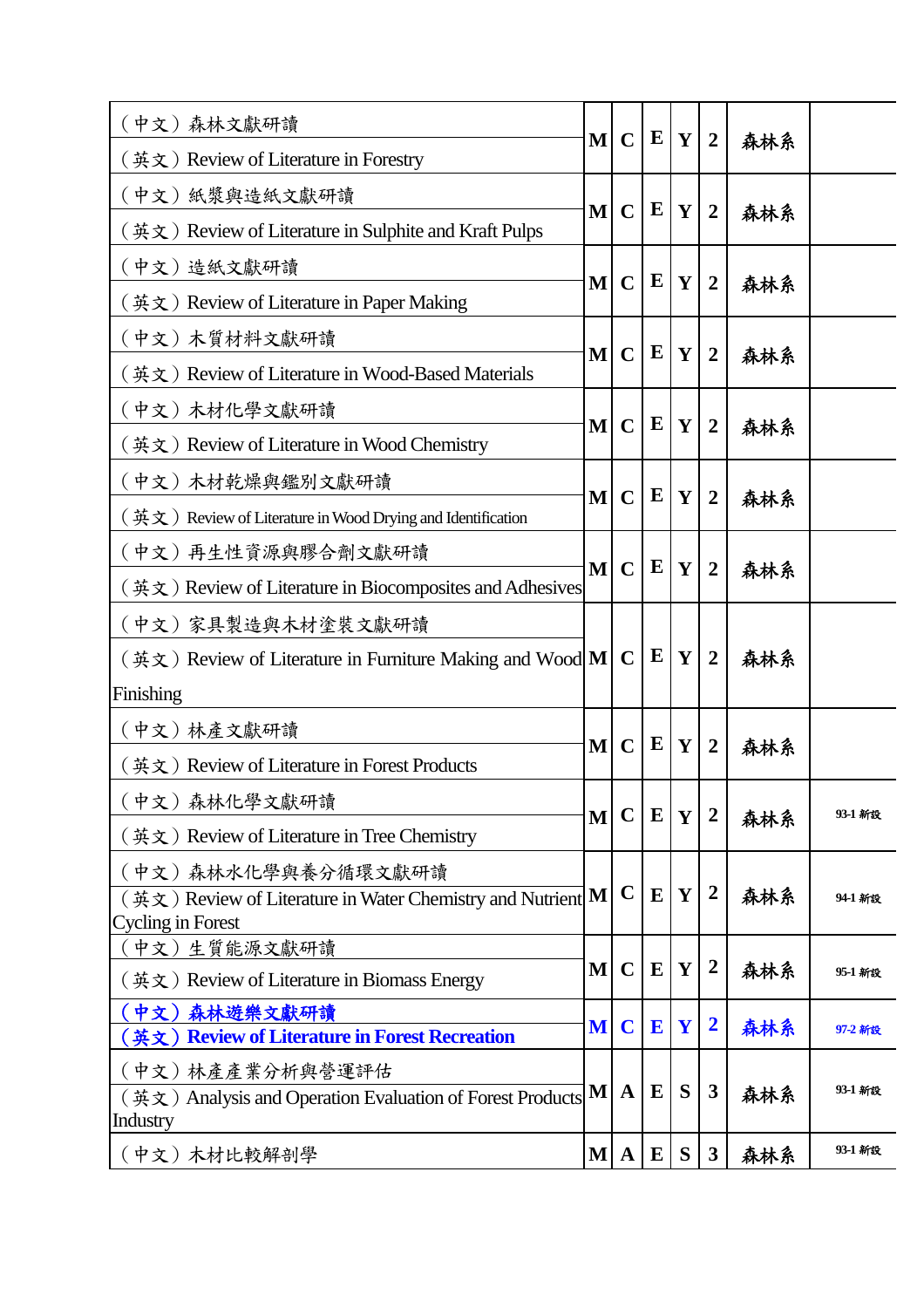| (英文) Comparative Wood Anatomy                                |   |              |          |                  |                  |     |             |  |  |
|--------------------------------------------------------------|---|--------------|----------|------------------|------------------|-----|-------------|--|--|
| (中文)支序學                                                      | M | $\mathbf A$  | $\bf{E}$ | S                | $\mathbf{3}$     | 森林系 | 93-1 新設     |  |  |
| (英文) Cladistics                                              |   |              |          |                  |                  |     |             |  |  |
| (中文)植物拉丁文                                                    | M | A            | $\bf{E}$ | S                | $\mathbf{3}$     | 森林系 | 93-1 新設     |  |  |
| (英文) Botanical Latin                                         |   |              |          |                  |                  |     |             |  |  |
| (中文)森林生態系的生物地質化學                                             | M | $\mathbf A$  | E        | S                | $\overline{2}$   | 森林系 | 93-1 新設     |  |  |
| 英文) Biogeochemistry in Forest Ecosystem                      |   |              |          |                  |                  |     |             |  |  |
| [中文) 生態系經營學                                                  | M | A            | E        | S                | $\overline{2}$   |     | 93-1 新設     |  |  |
| $(\n$ 英) Ecosystem Management                                |   |              |          |                  |                  | 森林系 |             |  |  |
| (中文) 野生動物棲息地經營                                               | M | A            | E        | S                | 3                | 森林系 | 93-1 新設     |  |  |
| (英文) Wildlife Habitat Management                             |   |              |          |                  |                  |     |             |  |  |
| (中文)<br>自然資源規劃                                               |   |              |          |                  |                  |     |             |  |  |
| (英文) Natural Resources Planning                              | M | $\mathbf{A}$ | E        | S                | 3                | 森林系 | 93-1 新設     |  |  |
| [中文) 衝突管理與危機處理                                               |   |              |          |                  |                  |     |             |  |  |
| (英文) Conflict Management and Crisis Treatment                | M | A            | E        | S                | $\overline{2}$   | 森林系 | 93-1 新設     |  |  |
| (中文) 氣候變遷對策                                                  |   |              |          |                  |                  |     |             |  |  |
| (英文) Climate Change Policy                                   | M | A            | E        | S                | $\boldsymbol{2}$ | 森林系 | 93-1 新設     |  |  |
| (中文)生態模式學                                                    |   |              |          |                  |                  |     |             |  |  |
| (英文)Ecological Modeling                                      | M | $\mathbf A$  | E        | S                | $\overline{2}$   | 森林系 | 93-1 新設     |  |  |
| (中文) 植物多酚成份                                                  | M | $\mathbf A$  | $\bf{E}$ | S                | $\overline{2}$   | 森林系 |             |  |  |
| (英文) Plant Polyphenol                                        |   |              |          |                  |                  |     | 93-1 新設     |  |  |
| 〔中文〕森林化學儀器分析                                                 |   |              |          |                  |                  |     |             |  |  |
| 英文) Instrumental Analysis of Forestry Chemistry              | M | $\mathbf A$  | E        | S                | $\mathbf{3}$     | 森林系 | 93-1 新設     |  |  |
| (中文)林木代謝產物生物活性研究法                                            |   |              |          |                  |                  |     |             |  |  |
| (英文) Methods in Bioactivities Analysis of Metabolites from M |   | $\mathbf A$  | $\bf{E}$ | S                | $\overline{2}$   | 森林系 | 93-1 新設     |  |  |
| <b>Woody Plants</b>                                          |   |              |          |                  |                  |     |             |  |  |
| (中文)濱水區經營                                                    | M | $\mathbf{A}$ | $\bf{E}$ | S                | $\boldsymbol{2}$ | 森林系 | 93-1 新設     |  |  |
| 〔英文〕Riparian Management                                      |   |              |          |                  |                  |     |             |  |  |
| 〔中文)植物代謝體學                                                   |   |              |          |                  | $\boldsymbol{2}$ |     | 94-2 新設     |  |  |
| (英文) Plant Metabonomics                                      | M | $\mathbf A$  | $\bf E$  | S                |                  | 森林系 | (暑期班)       |  |  |
| (中文)植物代謝體學分析技術                                               |   |              |          |                  |                  |     | 94-2 新設     |  |  |
| (英文) Methods in Plant Metabonomics                           | M | B            | $\bf E$  | S                | $\boldsymbol{2}$ | 森林系 | (暑期班)       |  |  |
| (中文)植物生物反應器                                                  |   |              |          |                  | $\overline{2}$   |     |             |  |  |
|                                                              |   | <b>MAB E</b> |          | $\boldsymbol{S}$ |                  | 森林系 | 96-2 新設(暑期班 |  |  |